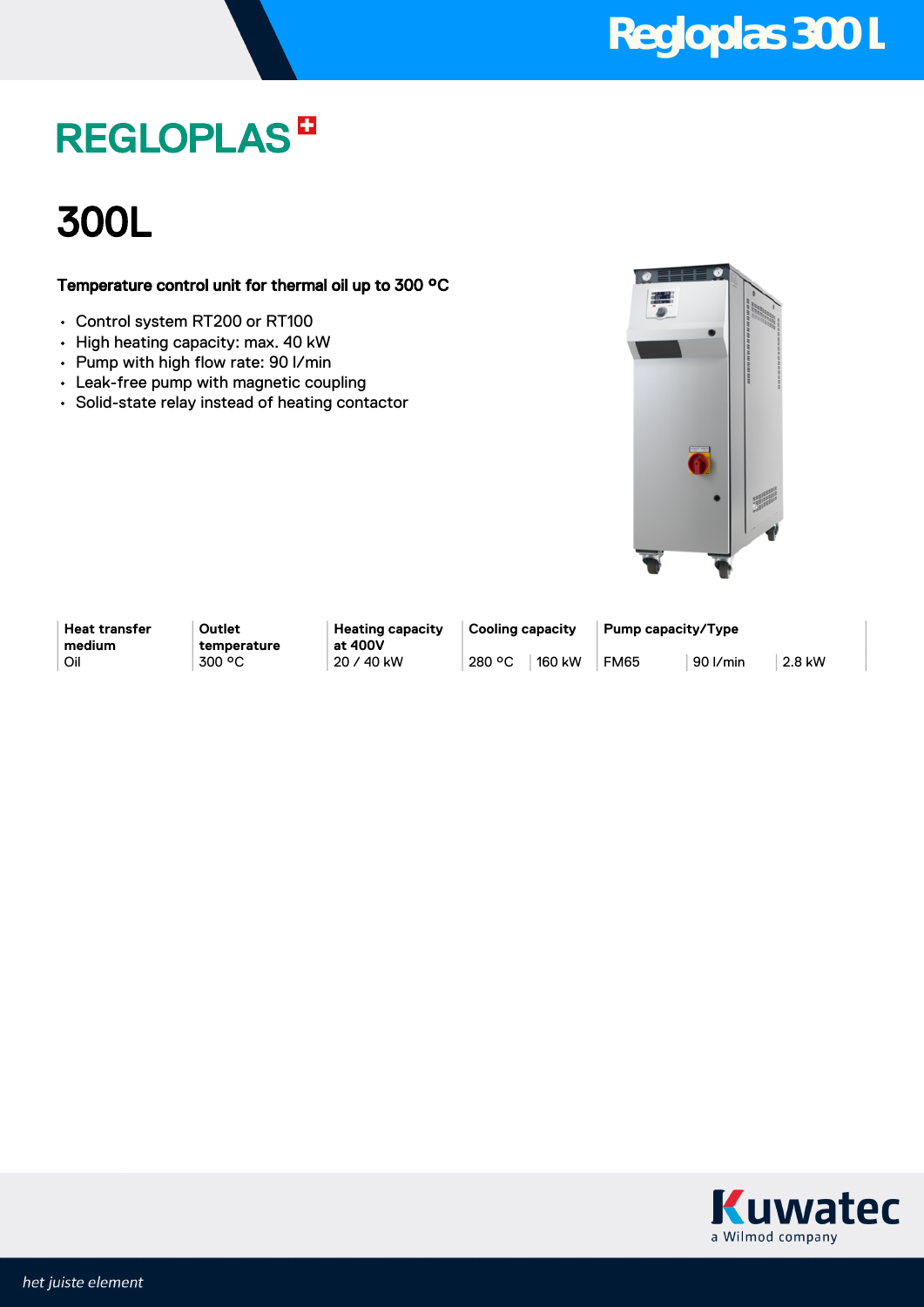# **Regloplas 300 L**

| <b>Technical data</b>        |                  |                     |
|------------------------------|------------------|---------------------|
| Outlet temperature           |                  |                     |
| max.                         | °C               | 300                 |
| <b>Heat transfer medium</b>  |                  | Oil                 |
| Filling quantity             | $\mathsf{I}$     | 15.0                |
| Expansion volume             | I                | 20.0                |
| Heating capacity at 400V     | kW               | 20/40               |
| <b>Cooling capacity</b>      | kW               | 160                 |
| Cooler                       |                  | 1K                  |
| at outlet temperature        | °C               | 280                 |
| at cooling water temperature | $\circ \text{C}$ | 20                  |
| Pump capacity/Type           |                  | <b>FM65</b>         |
| Flow rate max.               | I/min            | 90                  |
| Power consumption            | kW               | 2.8                 |
| Pressure max.                | bar              | 9.5                 |
| <b>Control system</b>        |                  | RT100               |
| Measuring mode (Standard)    |                  | Pt100               |
| <b>Operating voltage</b>     | V/Hz             | 200-600 V, 50/60 Hz |
| <b>Connections</b>           |                  |                     |
| Outlet/Inlet                 |                  | G3/4" IG            |
| Cooling water mains          |                  | G3/4"               |
| Degree of protection         |                  | <b>IP54</b>         |
| Dimensions W/H/D             | mm               | 432/1350/1476       |
| Weight                       | kg               | 246                 |
| Color                        | <b>RAL</b>       | 9006/7016           |
| Ambient temperature          |                  |                     |
| max.                         | °C               | 40                  |
| Noise level                  | db (A)           | < 70                |